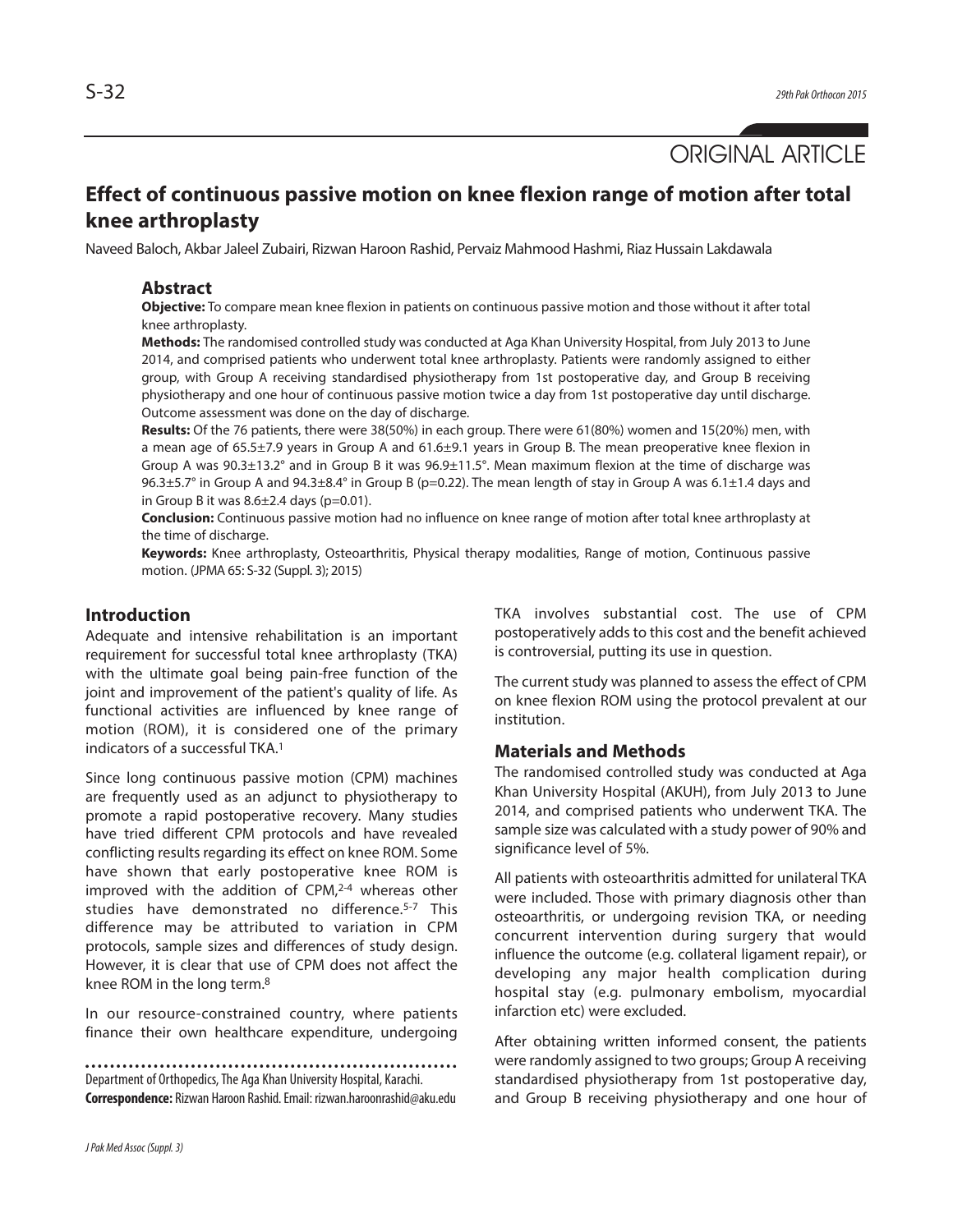## *29thPak Orthocon2015* S-33

CPM twice a day from 1st postoperative day until discharge. Randomization was done using lottery method by a person not related to the study.

After collection of demographic data knee ROM was assessed preoperatively by a Tesident blinded to the randomisation, using a goniometer.

Surgery was performed by one of four admitting consultants respectively, each having greater than 5 years' experience in performing knee arthroplasty.

Standardised physiotherapy comprised bed-to-chair mobilisation, ambulation with walker and isometric and isotonic quadriceps strengthening exercises by a physiotherapist twice a day from 1st postoperative day. CPM started from 0°-30° with 10° daily increment until discharge. Outcome assessment was done on the day of discharge, usually 7th to 10th day of admission, by a Resident blinded to the intervention.

Data was entered and analysed using SPSS 19. Continuous variables like age, body mass index (BMI), knee flexion and length of stay were expressed as mean ± standard deviation, and categorical variables like gender as frequency/percentage. Student's t-test was used to compare the mean flexions between the groups with p<0.05 being considered significant. Effect of gender, BMI and preoperative knee flexion on the knee flexion at discharge was determined by analysis of covariance.

### **Results**

Of the 76 patients, there were 38(50%) in each group. There were 61(80%) women and 15(20%) men, with a mean age of 65.5±7.9 years in Group A and 61.6±9.1 years in Group B. Overall, 37(48.6%) patients were operated on their right knee, and 39(51.3%) on their left knee (Table-1). The mean preoperative knee flexion in Group A was

**Table-1:** Demographics.

| Group                     | A (No CPM) | B (CPM)   |
|---------------------------|------------|-----------|
| <b>Number of Patients</b> | 38         | 38        |
|                           |            |           |
| Age (Mean with SD)        | 65.5(7.9)  | 61.6(9.1) |
| Sex                       |            |           |
| <b>Males</b>              | 9          | 6         |
| Females                   | 29         | 32        |
| Side                      |            |           |
| Right                     | 22         | 15        |
| Left                      | 16         | 23        |
| <b>BMI (Mean with SD)</b> | 33.6(5.7)  | 31.9(4.3) |

CPM: Continuous passive motion

BMI: Body mass index

SD: Standard deviation.

Table-2: Mean pre-operation flexion and maximum flexion at discharge.

| Group                               | A (No CPM) | B (CPM)    | P-value |
|-------------------------------------|------------|------------|---------|
| Pre-op Flexion (Mean with SD)       | 90.3(13.2) | 96.9(11.5) | 0.67    |
| Flexion at Discharge (Mean with SD) | 96.3(5.7)  | 94.3 (8.4) | 0.22    |

CPM: Continuous passive motion

SD: Standard deviation.

Table-3: Mean length of stay with standard deviation in both groups.

| Group                                 | A (No CPM) | B (CPM)   | P value |
|---------------------------------------|------------|-----------|---------|
| Length of stay in days (mean with SD) | 6.18(1.4)  | 8.65(2.4) | 0.001   |
| CPM: Continuous passive motion        |            |           |         |

SD: Standard deviation

90.3±13.2° and in Group B it was 96.9±11.5°. Mean maximum flexion at the time of discharge was 96.3±5.7° in Group A and  $94.3\pm8.4^\circ$  in Group B (p=0.22) (Table-2).

The mean length of stay in Group A was  $6.1 \pm 1.4$  days and in Group B it was  $8.6 \pm 2.4$  days (p=0.01) (Table-3).

The effect of gender, BMI, and pre-operative flexion on post-operative knee flexion at discharge was not significant (p>0.05 each).

### **Discussion**

CPM originally was introduced to promote articular cartilage healing after trauma, but was applied to arthroplasty patients also with proposed advantages of increased ROM, diminished stiffness, reduced pain and decreased incidence of deep vein thrombosis (DVT). 9 Literature has failed to provide conclusive evidence favouring CPM with regards to any of these proposed benefits. 8

With regards to early ROM, the evidence has remained controversial. Several studies have shown positive results in terms of ROM achieved in the first week after surgery. 2-4

Early studies10 found that the patients given CPM gained 90° flexion sooner than controls and still had better knee flexion two weeks post-operatively. Woods et al.<sup>11</sup> found that ROM at discharge was significantly greater in the CPM group and that this group also achieved independent straight-leg raising sooner than the control group.

Harms and Engstrom<sup>12</sup> noted that apart from increased flexion in the CPM group, patients with good preoperative flexion did better post-operatively than those with poorer pre-operative ROM irrespective of which group they were in; a finding which our study failed to demonstrate.